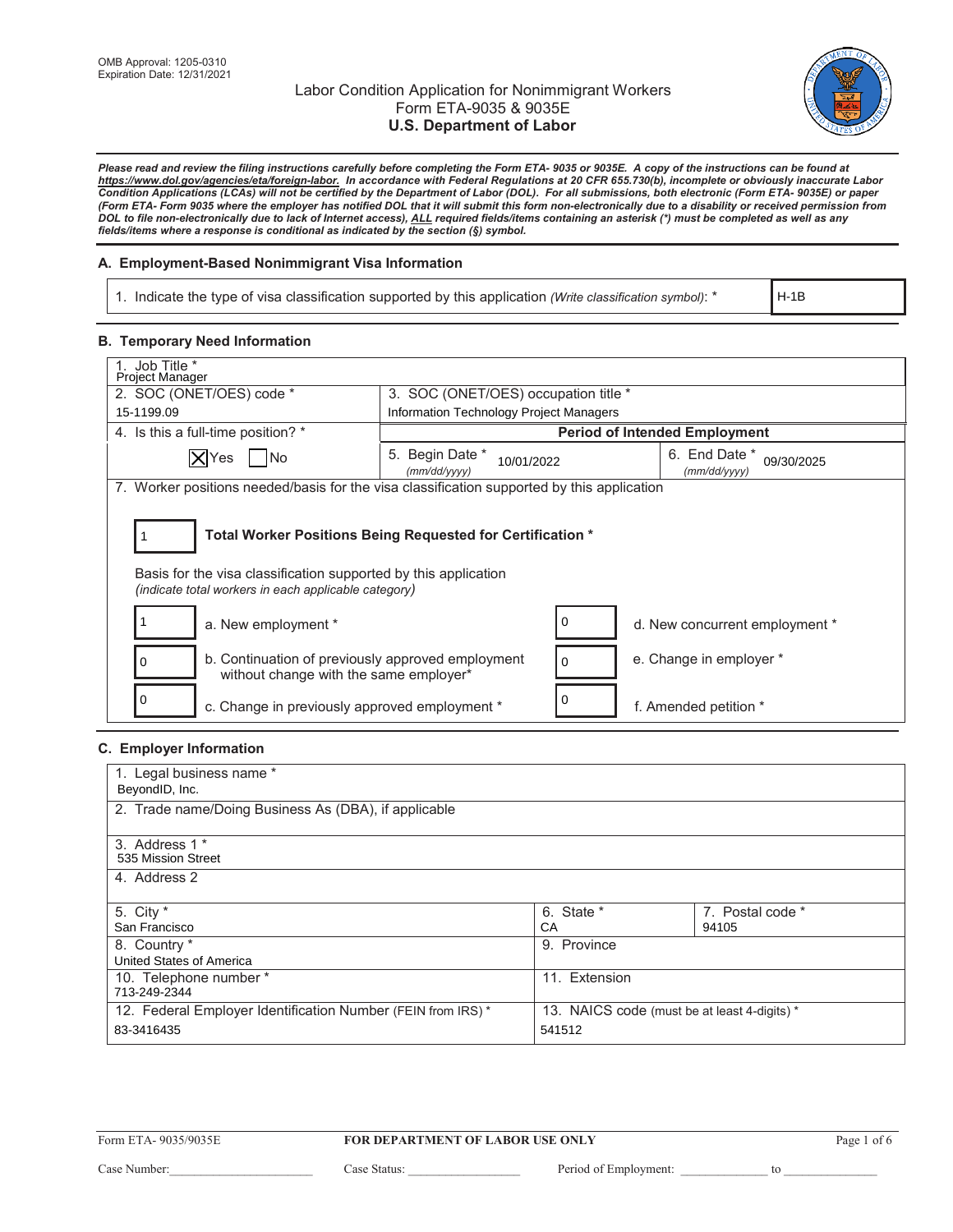

# **D. Employer Point of Contact Information**

Important Note: The information contained in this Section must be that of an employee of the employer who is authorized to act on behalf of the employer in labor certification matters. The information in this Section must be different from the agent or attorney information listed in Section  $E$ , unless the attorney is an employee of the employer.

| 1. Contact's last (family) name *         | 2. First (given) name * |                            | 3. Middle name(s)         |
|-------------------------------------------|-------------------------|----------------------------|---------------------------|
| Hearney                                   | Kitty                   |                            |                           |
| 4. Contact's job title *<br>VP People     |                         |                            |                           |
| 5. Address 1 *<br>535 Mission Street      |                         |                            |                           |
| 6. Address 2                              |                         |                            |                           |
| 7. City $*$<br>San Francisco              |                         | 8. State *<br>СA           | 9. Postal code *<br>94105 |
| 10. Country *<br>United States of America |                         | 11. Province               |                           |
| 12. Telephone number *                    | Extension<br>13.        | 14. E-Mail address         |                           |
| 713-249-2344                              |                         | kitty.hearney@beyondid.com |                           |

# **E. Attorney or Agent Information (If applicable)**

Important Note: The employer authorizes the attorney or agent identified in this section to act on its behalf in connection with the filing of this application.

| 1. Is the employer represented by an attorney or agent in the filing of this application? *<br>If "Yes," complete the remainder of Section E below. |                            |                  |                               | $ \mathsf{X} $ Yes | N٥                                                   |  |
|-----------------------------------------------------------------------------------------------------------------------------------------------------|----------------------------|------------------|-------------------------------|--------------------|------------------------------------------------------|--|
| 2. Attorney or Agent's last (family) name §                                                                                                         | 3. First (given) name $\S$ |                  |                               |                    | 4. Middle name(s)                                    |  |
| Wu                                                                                                                                                  | Katie                      |                  | W.                            |                    |                                                      |  |
| 5. Address 1 §<br>30300 Agoura Road                                                                                                                 |                            |                  |                               |                    |                                                      |  |
| 6. Address 2<br>Ste. B100                                                                                                                           |                            |                  |                               |                    |                                                      |  |
| 7. City §<br>8. State §<br>CA<br>Agoura Hills                                                                                                       |                            |                  |                               | 91301              | 9. Postal code §                                     |  |
| 10. Country §<br>United States of America                                                                                                           |                            | 11. Province     |                               |                    |                                                      |  |
| 12. Telephone number §                                                                                                                              | 13. Extension              |                  | 14. E-Mail address            |                    |                                                      |  |
| 818-914-6482                                                                                                                                        |                            | Admin@gip-us.com |                               |                    |                                                      |  |
| 15. Law firm/Business name §                                                                                                                        |                            |                  | 16. Law firm/Business FEIN §  |                    |                                                      |  |
| Global Immigration Partners, Inc.                                                                                                                   |                            |                  | 26 4750036                    |                    |                                                      |  |
| 17. State Bar number (only if attorney) §                                                                                                           |                            |                  | standing (only if attorney) § |                    | 18. State of highest court where attorney is in good |  |
| CA<br>291819                                                                                                                                        |                            |                  |                               |                    |                                                      |  |
| 19. Name of the highest State court where attorney is in good standing (only if attorney) §                                                         |                            |                  |                               |                    |                                                      |  |
| Supreme Court                                                                                                                                       |                            |                  |                               |                    |                                                      |  |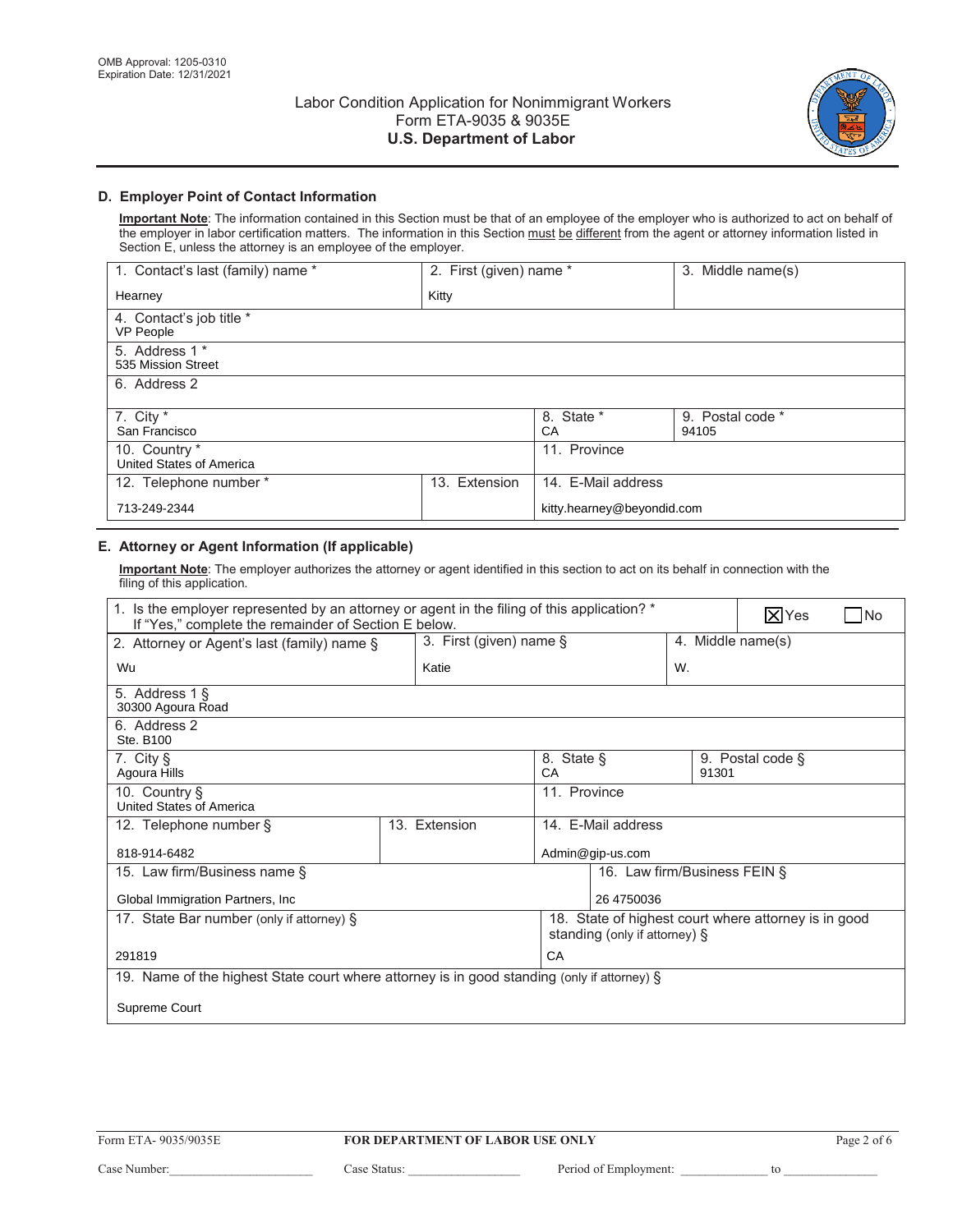

#### F. Employment and Wage Information

Important Note: The employer must define the intended place(s) of employment with as much geographic specificity as possible. Each intended place(s) of employment listed below must be the worksite or physical location where the work will actually be performed and cannot<br>be a P.O. Box. The employer must identify all intended places of employment, inclu 655.730(c)(5). If the employer is submitting this form non-electronically and the work is expected to be performed in more than one location, an attachment must be submitted in order to complete this section. An employer has the option to use either a single Form ETA-9035/9035E or multiple forms to disclose all intended places of employment. If the employer has more than ten (10) intended places of employment at the time of filing this application, the employer must file as many additional LCAs as are necessary to list all intended places of employment. See the form instructions for further information about identifying all intended places of employment.

#### a. Place of Employment Information 1

|                         | 1. Enter the estimated number of workers that will perform work at this place of employment under<br>the LCA.*                 |  |                                  |                  |                                    |  |  |
|-------------------------|--------------------------------------------------------------------------------------------------------------------------------|--|----------------------------------|------------------|------------------------------------|--|--|
|                         | 2. Indicate whether the worker(s) subject to this LCA will be placed with a secondary entity at this<br>place of employment. * |  |                                  |                  | $ \overline{X} $ No<br><b>TYes</b> |  |  |
|                         | 3. If "Yes" to question 2, provide the legal business name of the secondary entity. §                                          |  |                                  |                  |                                    |  |  |
|                         | 4. Address 1 *                                                                                                                 |  |                                  |                  |                                    |  |  |
|                         | 3012 Louris Ln<br>5. Address 2                                                                                                 |  |                                  |                  |                                    |  |  |
|                         |                                                                                                                                |  |                                  |                  |                                    |  |  |
| 6. City $*$             |                                                                                                                                |  | 7. County *                      |                  |                                    |  |  |
| Pflugerville            | 8. State/District/Territory *                                                                                                  |  | Travis<br>9. Postal code *       |                  |                                    |  |  |
| <b>TX</b>               |                                                                                                                                |  | 78660                            |                  |                                    |  |  |
|                         | 10. Wage Rate Paid to Nonimmigrant Workers *                                                                                   |  | 10a. Per: (Choose only one)*     |                  |                                    |  |  |
|                         | From*: \$75,000<br>To: $$$                                                                                                     |  | Hour Week Bi-Weekly Month X Year |                  |                                    |  |  |
|                         | 11. Prevailing Wage Rate *                                                                                                     |  | 11a. Per: (Choose only one)*     |                  |                                    |  |  |
|                         | \$50,565                                                                                                                       |  | Hour Week Bi-Weekly Month X Year |                  |                                    |  |  |
|                         | Questions 12-14. Identify the source used for the prevailing wage (PW) (check and fully complete only one): *                  |  |                                  |                  |                                    |  |  |
| 12.                     | A Prevailing Wage Determination (PWD) issued by the Department of Labor                                                        |  |                                  |                  | a. PWD tracking number §           |  |  |
| 13.                     | A PW obtained independently from the Occupational Employment Statistics (OES) Program                                          |  |                                  |                  |                                    |  |  |
| $\overline{\mathsf{X}}$ | a. Wage Level (check one): §                                                                                                   |  |                                  | b. Source Year § |                                    |  |  |
|                         | l⊠⊥<br>Ш<br>III<br><b>IIV</b><br>N/A                                                                                           |  |                                  | 2021             |                                    |  |  |
| 14.                     | A PW obtained using another legitimate source (other than OES) or an independent authoritative source                          |  |                                  |                  |                                    |  |  |
|                         | a. Source Type (check one): §                                                                                                  |  |                                  | b. Source Year § |                                    |  |  |
|                         | <b>CBA</b><br><b>SCA</b><br>Other/ PW Survey<br><b>DBA</b>                                                                     |  |                                  |                  |                                    |  |  |
|                         | c. If responded "Other/ PW Survey" in question 14.a, enter the name of the survey producer or publisher §                      |  |                                  |                  |                                    |  |  |
|                         |                                                                                                                                |  |                                  |                  |                                    |  |  |
|                         | d. If responded "Other/ PW Survey" in question 14.a, enter the title or name of the PW survey §                                |  |                                  |                  |                                    |  |  |
|                         |                                                                                                                                |  |                                  |                  |                                    |  |  |

to to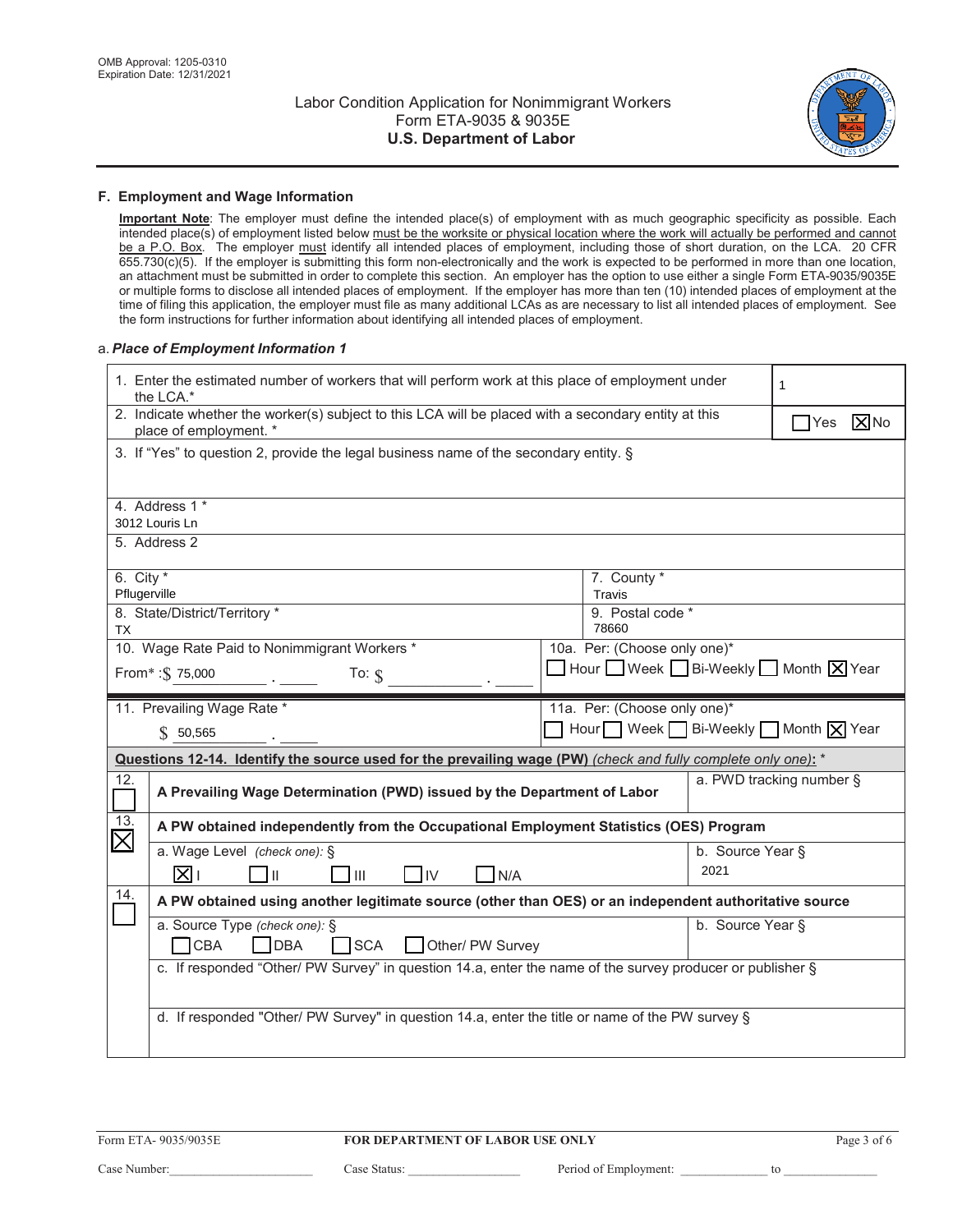

# **G. Employer Labor Condition Statements**

 $\rlap{!}$  Important Note: In order for your application to be processed, you <u>MUST</u> read Section G of the Form ETA-9035CP - General Instructions for the 9035 & 9035E under the heading "Employer Labor Condition Statements" and agree to all four (4) labor condition statements summarized below:

- (1) Wages: The employer shall pay nonimmigrant workers at least the prevailing wage or the employer's actual wage, whichever is higher, and pay for non-productive time. The emplover shall offer nonimmigrant workers benefits and eligibility for benefits provided as compensation for services on the same basis as the employer offers to U.S. workers. The employer shall not make deductions to recoup a business expense(s) of the employer including attorney fees and other costs connected to the performance of H-1B, H-1B1, or E-3 program functions which are required to be performed by the employer. This includes expenses related to the preparation and filing of this LCA and related visa petition information. 20 CFR 655.731;
- (2) Working Conditions: The employer shall provide working conditions for nonimmigrants which will not adversely affect the working conditions of workers similarly employed. The employer's obligation regarding working conditions shall extend for the duration of the validity period of the certified LCA or the period during which the worker(s) working pursuant to this LCA is employed by the employer, whichever is longer. 20 CFR 655.732;
- (3) **Strike, Lockout, or Work Stoppage:** At the time of filing this LCA, the employer is not involved in a strike, lockout, or work stoppage in the course of a labor dispute in the occupational classification in the area(s) of intended employment. The employer will notify the Department of Labor within 3 days of the occurrence of a strike or lockout in the occupation, and in that event the LCA will not be used to support a petition filing with the U.S. Citizenship and Immigration Services (USCIS) until the DOL Employment and Training Administration (ETA) determines that the strike or lockout has ended. 20 CFR 655.733; and
- (4) Notice: Notice of the LCA filing was provided no more than 30 days before the filing of this LCA or will be provided on the day this LCA is filed to the bargaining representative in the occupation and area of intended employment, or if there is no bargaining representative, to workers in the occupation at the place(s) of employment either by electronic or physical posting. This notice was or will be posted for a total period of 10 days, except that if employees are provided individual direct notice by e-mail, notification need only be given once. A copy of the notice documentation will be maintained in the employer's public access file. A copy of this LCA will be provided to each nonimmigrant worker employed pursuant to the LCA. The employer shall, no later than the date the worker(s) report to work at the place(s) of employment, provide a signed copy of the certified LCA to the worker(s) working pursuant to this LCA. 20 CFR 655.734.

1. **I have read and agree to** Labor Condition Statements 1, 2, 3, and 4 above and as fully explained in Section G of the Form ETA-9035CP - General Instructions for the 9035 & 9035E and the Department's regulations at 20 CFR 655 Subpart H. \*

 $\boxed{\mathsf{X}}$  Yes  $\boxed{\phantom{1}}$  No

### **H. Additional Employer Labor Condition Statements –H-1B Employers ONLY**

 $\rlap{J}$  <u>Important Note</u>*:* In order for your H-1B application to be processed, you <u>MUST</u> read Section H – Subsection 1 of the Form ETA 9035CP – General Instructions for the 9035 & 9035E under the heading "Additional Employer Labor Condition Statements" and answer the questions below.

#### *a. Subsection 1*

| 1. At the time of filing this LCA, is the employer H-1B dependent? §                                                                                                                                                                           | XINo<br>Yes                                    |
|------------------------------------------------------------------------------------------------------------------------------------------------------------------------------------------------------------------------------------------------|------------------------------------------------|
| 2. At the time of filing this LCA, is the employer a willful violator? $\S$                                                                                                                                                                    | <b>XI</b> No<br>Yes                            |
| 3. If "Yes" is marked in questions H.1 and/or H.2, you must answer "Yes" or "No" regarding<br>whether the employer will use this application ONLY to support H-1B petitions or extensions of<br>status for exempt H-1B nonimmigrant workers? § | I IYes<br>-I No                                |
| \$60,000 or higher annual wage<br>4. If "Yes" is marked in question H.3, identify the statutory basis for the<br>exemption of the H-1B nonimmigrant workers associated with this<br>LCA.<br><b>Both</b>                                        | Master's Degree or higher in related specialty |
| H-1B Dependent or Willful Violator Employers -Master's Degree or Higher Exemptions ONLY                                                                                                                                                        |                                                |
| 5. Indicate whether a completed Appendix A is attached to this LCA covering any H-1B<br>nonimmigrant worker for whom the statutory exemption will be based <b>ONLY</b> on attainment of a<br>Master's Degree or higher in related specialty. § | Yes                                            |

Form ETA-9035/9035E **FOR DEPARTMENT OF LABOR USE ONLY** Page 4 of 6 Case Number: Case Status: Case Status: Period of Employment: to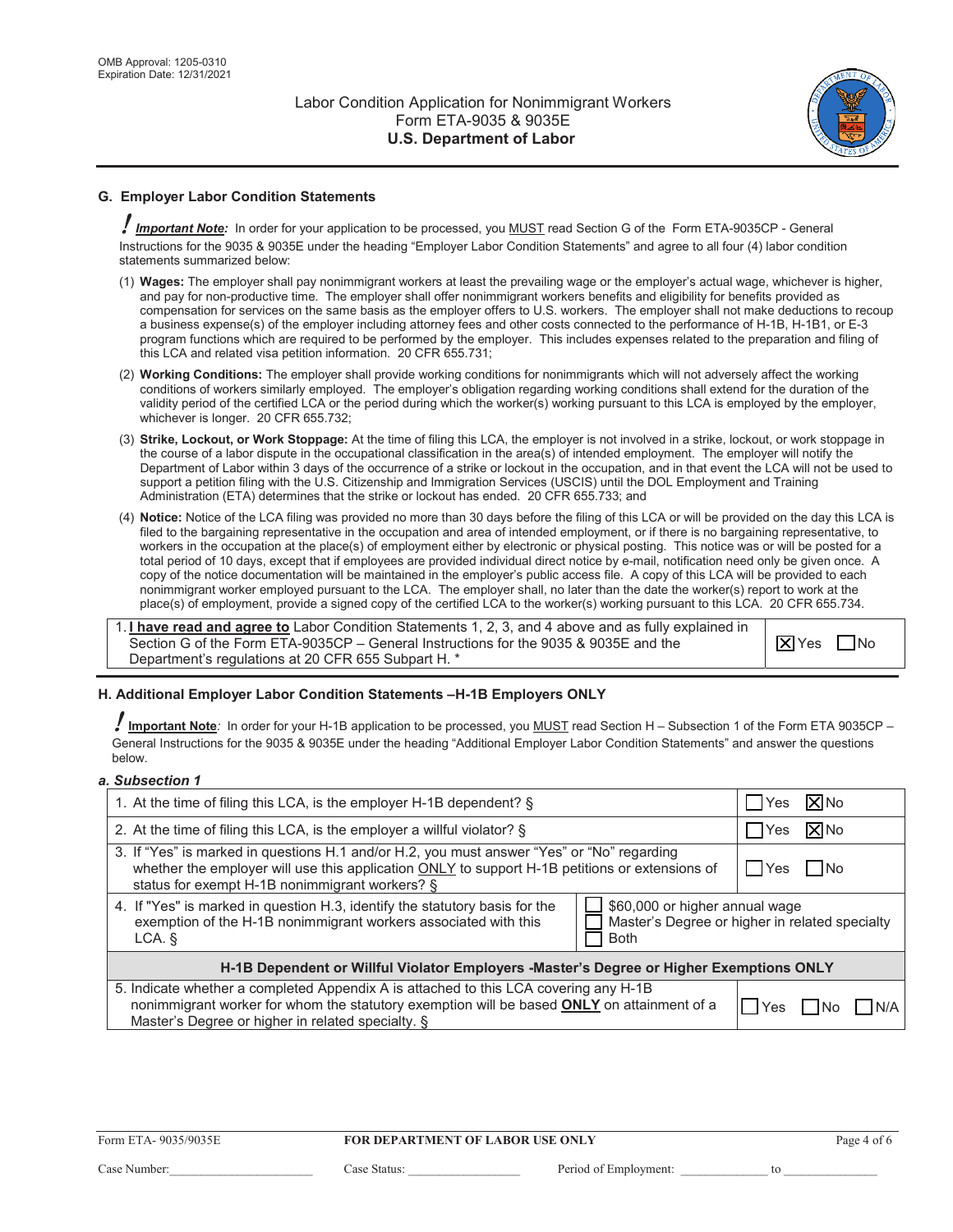

**If you marked "Yes" to questions H.a.1 (H-1B dependent) and/or H.a.2 (H-1B willful violator) and "No" to question H.a.3 (exempt H-1B nonimmigrant workers), you MUST read Section H – Subsection 2 of the Form ETA 9035CP – General Instructions for the 9035 & 9035E under the heading "Additional Employer Labor Condition Statements" and indicate your agreement to all three (3) additional statements summarized below.**

#### *b. Subsection 2*

- A. Displacement: An H-1B dependent or willful violator employer is prohibited from displacing a U.S. worker in its own workforce within the period beginning 90 days before and ending 90 days after the date of filing of the visa petition. 20 CFR 655.738(c);
- B. Secondary Displacement: An H-1B dependent or willful violator employer is prohibited from placing an H-1B nonimmigrant worker(s) with another/secondary employer where there are indicia of an employment relationship between the nonimmigrant worker(s) and that other/secondary employer (thus possibly affecting the jobs of U.S. workers employed by that other employer), unless and until the employer subject to this LCA makes the inquiries and/or receives the information set forth in 20 CFR 655.738(d)(5) concerning that other/secondary employer's displacement of similarly employed U.S. workers in its workforce within the period beginning 90 days before and ending 90 days after the date of such placement. 20 CFR 655.738(d). Even if the required inquiry of the secondary employer is made, the H-1B dependent or willful violator employer will be subject to a finding of a violation of the secondary displacement prohibition if the secondary employer, in fact, displaces any U.S. worker(s) during the applicable time period; and
- C. Recruitment and Hiring: Prior to filing this LCA or any petition or request for extension of status for nonimmigrant worker(s) supported by this LCA, the H-1B dependent or willful violator employer must take good faith steps to recruit U.S. workers for the job(s) using procedures that meet industry-wide standards and offer compensation that is at least as great as the required wage to be paid to the nonimmigrant worker(s) pursuant to 20 CFR 655.731(a). The employer must offer the job(s) to any U.S. worker who applies and is equally or better qualified for the job than the nonimmigrant worker. 20 CFR 655.739.

**6. I have read and agree** to Additional Employer Labor Condition Statements A, B, and C above and as fully explained in Section  $H -$  Subsections 1 and 2 of the Form ETA 9035CP - General Instructions for the 9035 & 9035E and the Department's regulations at 20 CFR 655 Subpart H. §

 $\Box$  Yes  $\Box$  No

### **I. Public Disclosure Information**

**Important Note**: You must select one or both of the options listed in this Section.

|  | 1. Public disclosure information in the United States will be kept at: * |  |
|--|--------------------------------------------------------------------------|--|
|  |                                                                          |  |

 $\overline{X}$  Employer's principal place of business  $\Box$  Place of employment

### **J. Notice of Obligations**

A. Upon receipt of the certified LCA, the employer must take the following actions:

- o Print and sign a hard copy of the LCA if filing electronically (20 CFR 655.730(c)(3));
- o Maintain the original signed and certified LCA in the employer's files (20 CFR 655.705(c)(2); 20 CFR 655.730(c)(3);<br>and 20 CFR 655.760): and 20 CFR 655.760); and
- $\circ$  Make a copy of the LCA, as well as necessary supporting documentation required by the Department of Labor regulations, available for public examination in a public access file at the employer's principal place of business in the U.S. or at the place of employment within one working day after the date on which the LCA is filed with the Department of Labor (20 CFR 655.705(c)(2) and 20 CFR 655.760).
- B. The employer must develop sufficient documentation to meet its burden of proof with respect to the validity of the statements made in its LCA and the accuracy of information provided, in the event that such statement or information is challenged (20 CFR 655.705(c)(5) and 20 CFR 655.700(d)(4)(iv)).
- C. The employer must make this LCA, supporting documentation, and other records available to officials of the Department of Labor upon request during any investigation under the Immigration and Nationality Act (20 CFR 655.760 and 20 CFR Subpart I).

*I declare under penalty of perjury that I have read and reviewed this application and that to the best of my knowledge, the information contained therein is true and accurate. I understand that to knowingly furnish materially false information in the preparation of this form and any supplement thereto or to aid, abet, or counsel another to do so is a federal offense punishable by fines, imprisonment, or both (18 U.S.C. 2, 1001,1546,1621).*

| 1. Last (family) name of hiring or designated official *  2. First (given) name of hiring or designated official *  3. Middle initial § |       |                  |  |
|-----------------------------------------------------------------------------------------------------------------------------------------|-------|------------------|--|
| Hearney                                                                                                                                 | Kitty |                  |  |
| 4. Hiring or designated official title *                                                                                                |       |                  |  |
| <b>VP People</b>                                                                                                                        |       |                  |  |
| 5. Signature *                                                                                                                          |       | 6. Date signed * |  |
|                                                                                                                                         |       |                  |  |

| Form ETA-9035/9035E |  |
|---------------------|--|
|---------------------|--|

#### **FOR DEPARTMENT OF LABOR USE ONLY** Page 5 of 6

&DVH1XPEHUBBBBBBBBBBBBBBBBBBBBBBB &DVH6WDWXVBBBBBBBBBBBBBBBBBB 3HULRGRI(PSOR\PHQWBBBBBBBBBBBBBBWRBBBBBBBBBBBBBBB